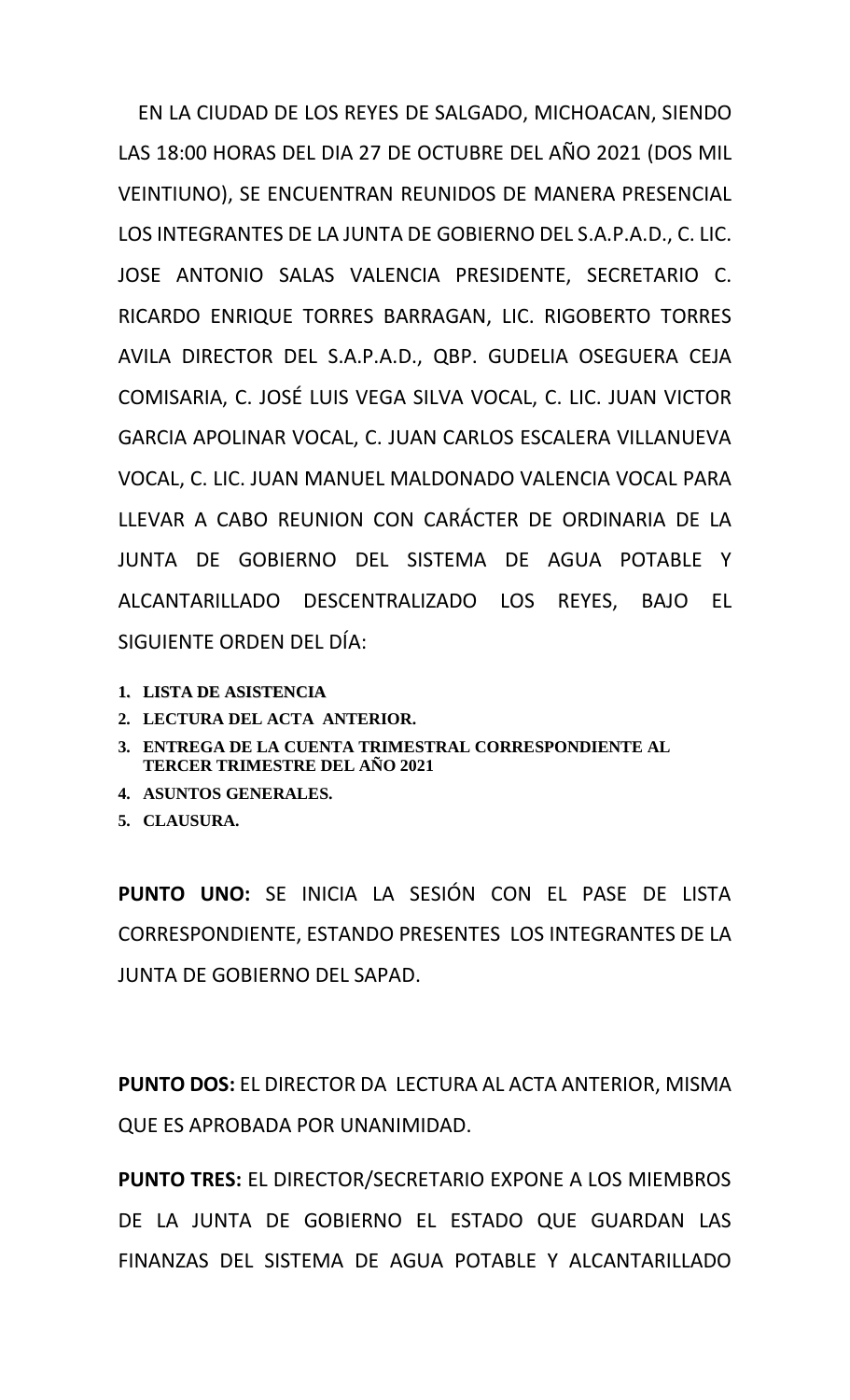DESCENTRALIZADO LOS REYES DURANTE EL TERCER TRIMESTRE DEL AÑO 2021.- COMENTANDO QUE EN EL TERCER TRIMESTRE DEL AÑO 2021 EL INGRESO SE HA DESACELERADO DE UNA FORMA CONSTANTE, ACENTUANDOSE EN EL MES DE SEPTIEMBRE DONDE SE OBTUVO CASI UN 30% DE INGRESO MENOR QUE EN EL AÑO 2020, POR LO TANTO SE HA IMPLEMENTADO UNA ESTRATEGIA DE COBRO SEGMENTADO SOBRE TODO EN LA ZONA COMERCIAL PARA TRATAR DE NO PERJUDICAR A LA POBLACION EN GENERAL YA QUE AUN SEGUIMOS EN PANDEMIA; EL PRESIDENTE DE LA JUNTA COMENTA QUE ES UNA BUENA OPCION COBRAR A LAS TARIFAS COMERCIALES YA QUE ELLOS SI OBTIENEN UN BENEFICIO ECONOMICO POR UTILIZAR EL AGUA.- EL DIRECTOR/SECRETARIO COMENTA A LA JUNTA DE GOBIERNO LA PROMOCION DE 100% DE DESCUENTO EN MULTAS Y RECARGOS PARA PODER ACCEDER A UN POCO MAS DE RECURSOS DURANTE LOS MESES DE SEPTIEMBRE Y OCTUBRE.- SE SOMETE A VOTACION Y ES APROBADO POR UNANIMIDAD.

A CONTINUCACION SE DA UNA EXPLICACION DE LOS INGRESOS DEL S.A.P.A.D. LOS REYES:

| <b>INGRESOS</b>                 | \$16,102,929.45 |
|---------------------------------|-----------------|
| <b>DERECHOS</b>                 | 12,562,148.60   |
| <b>AGUA POTABLE</b>             |                 |
| <b>ALCANTARILLADO</b>           |                 |
| <b>SANEAMIENTO</b>              |                 |
| <b>DIFERENTES SERVICIOS</b>     | 1,611,918.96    |
| <b>ABASTO DE AGUA EN PIPAS</b>  |                 |
| <b>DERECHO DE CONEXIÓN</b>      |                 |
| <b>CONTRATACION DE SERVICIO</b> |                 |
| <b>CONTRIBUCIONES</b>           |                 |
| <b>ESPECIALES</b>               | 555,888.50      |
| <b>APORTACION PARA OBRAS</b>    |                 |
| <b>EXPEDICION DE DOCUMENTOS</b> |                 |
|                                 |                 |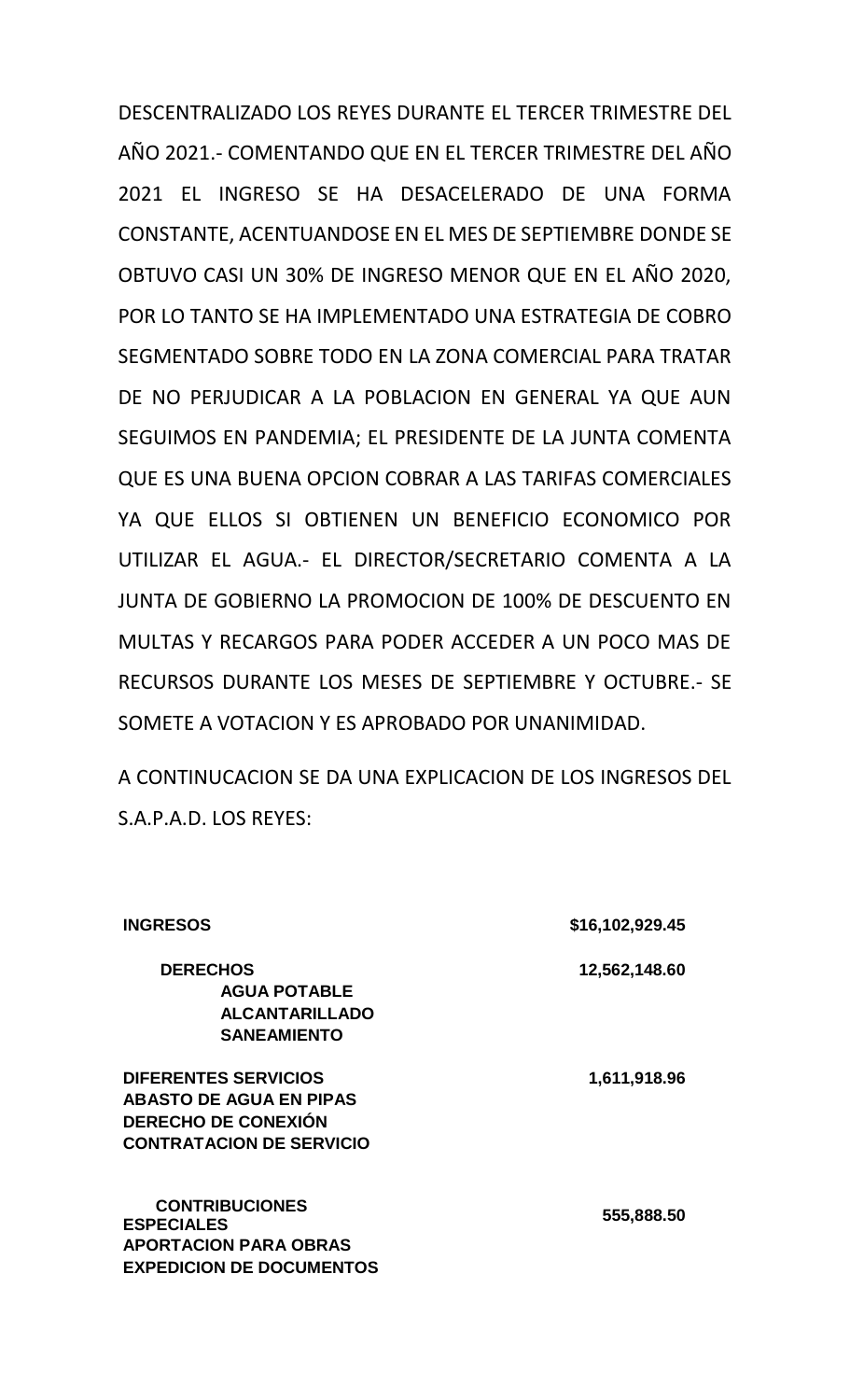# **OTROS INGRESOS 0.00**

EN LOS EGRESOS EL SECRETARIO/DIRECTOR LIC. RIGOBERTO TORRES AVILA COMENTA QUE DESDE SU LLEGADA EL 01 DE SEPTIEMBRE DEL AÑO 2021 SE HA BUSCADO OPTIMIZAR CADA PESO PARA PODER OPERAR DE FORMA CORRECTA, PARA AFRONTAR LOS RETOS AL INICIO DE LA NUEVA ADMINISTRACION. EL DIRECTOR/SECRETARIO COMENTA QUE EN ESTE TIEMPO QUE COMENZO A LLOVER, POR LO TANTO LOS PROBLEMAS SE ACRECENTARON EN LOS DRENAJES, HUNDIMIENTOS, ETC; EL PRESIDENTE DE LA JUNTA COMENTA QUE ES MUY NECESARIO SIEMPRE ATENDER EN TIEMPO Y FORMA A LOS USUARIOS.- EL DIRECTOR/SECRETARIO COMENTA QUE SI HUBO UN ADELANTO EN LA TEMPORADA DE LLUVIAS PERO QUE DENTRO DE LO MALO FUE UNA BUENA NOTICIA YA QUE ESTABAMOS ATRAVEZANDO UNA SEQUIA MUY FUERTE Y LAS LLUVIAS AYUDARAN A CARGAR DE NUEVO LOS MANTOS ACUIFEROS. EN RESUMEN DE LOS EGRESOS SON:

**INFORME FINANCIERO AL 30 DE SEPTIEMBRE DE 2021**

**EGRESOS 15,915,988.02**

 **SERVICIOS PERSONALES 9,577,188.32**

**SUELDOS COMPENSACIONES HONORARIOS**  PRIMA VACACIONAL AGUINALDO **IMSS**  INFONAVIT INDEMNIZACIONES Y LIQUIDACIONES IMPUESTO 3% SOBRE NOMINA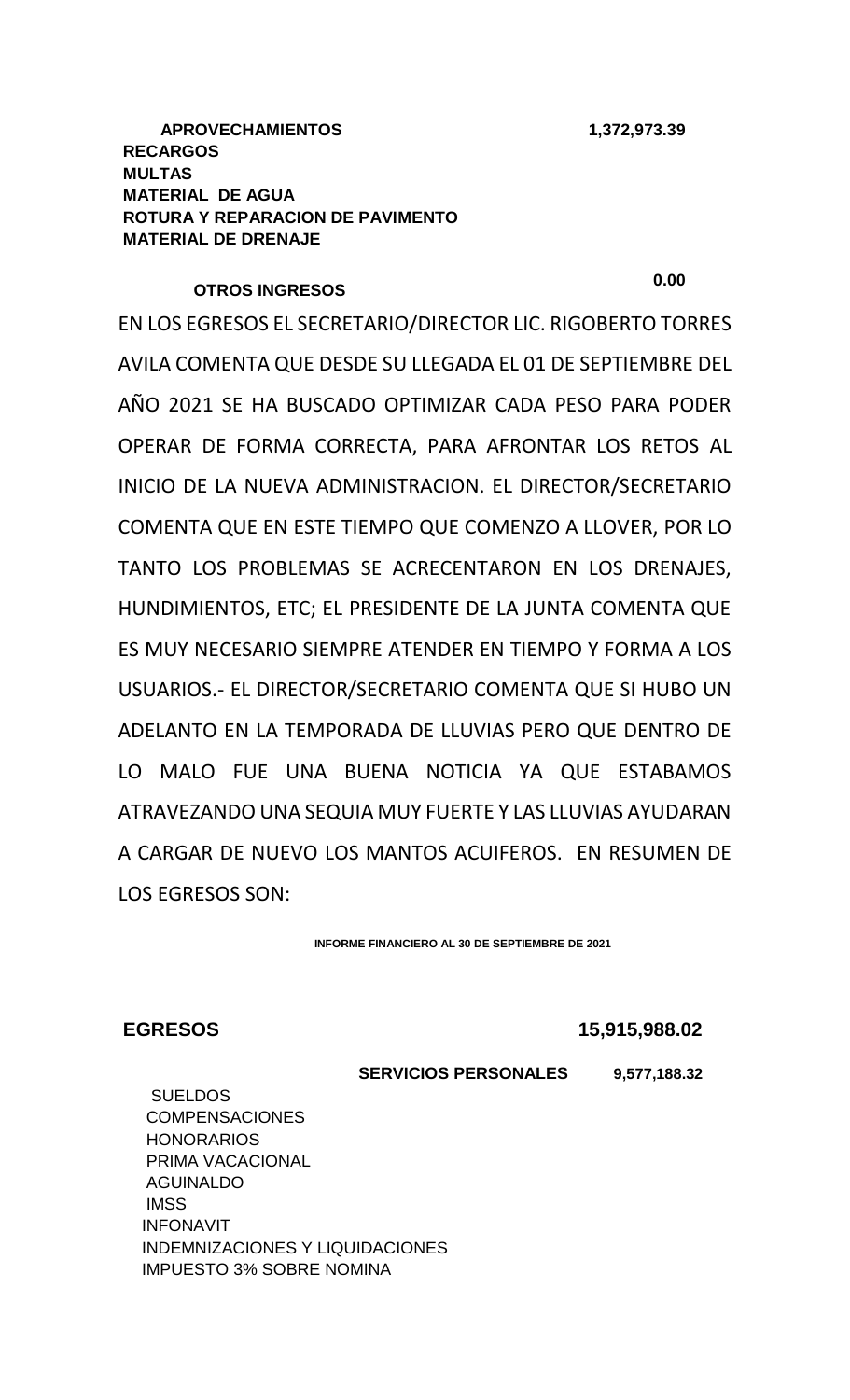**MATERIALES Y SUMINISTROS**

 MATERIAL DE OFICINA MATERIAL DE LIMPIEZA ALIMENTACION A PERSONAS MATERIAL ELECTRICO Y ELECTRONICA **MEDICINA**  GAS CLORO FERTILIZANTES Y AGROQUIMICOS COMBUSTIBLES Y LUBRICANTES REFACCIONES Y ACCESORIOS UNIFORMES

### **SERVICIOS GENERALES 4,938,650.54**

 **1,316,740.76**

 SERVICIO ENERGIA ELECTRICA SERVICIO TELEFONICO SERVICIOS ARRENDAMIENTO COMISIONES Y GASTOS FINANCIEROS MTTO Y CONSERVACION DE INMUEBLES MTTO Y CONSERVACION DE OFICINA MTTO DE LA RED DE AGUA Y DRENAJE PUBLICIDAD Y DIFUCION CULTURA DEL AGUA VIATICOS NACIONALES GASTOS DE ORDEN SOCIAL DERECHO POR USO Y EXPLOTACION DE AGUAS NACIONALES CUOTAS Y SUSCRIPCIONES

### **OTRAS AYUDAS 83,408.40**

**JUBILACIONES** 

EN GENERAL ESTO SERIA EL RESUMEN GENERAL DE LA CUENTA DEL TERCER TRIMESTRE DEL 2021, SE SOMETE A VOTACION Y ES APROBADO POR UNANIMIDAD.

**PUNTO CUATRO:** NO HAY ASUNTOS GENERALES.

**PUNTO CINCO:** HABIENDO AGOTADO LOS PUNTOS DEL ORDEN DEL DIA, EL PRESIDENTE MUNICIPAL C. LIC JOSE ANTONIO SALAS VALENCIA, DA LAS GRACIAS A LOS PRESENTES Y DA POR TERMINADA LA SESIÓN, SIENDO LAS 19:35 P.M. DEL DIA Y FECHA ARRIBA SEÑALADO, FIRMANDO LOS QUE EN ELLA INTERVINIERON.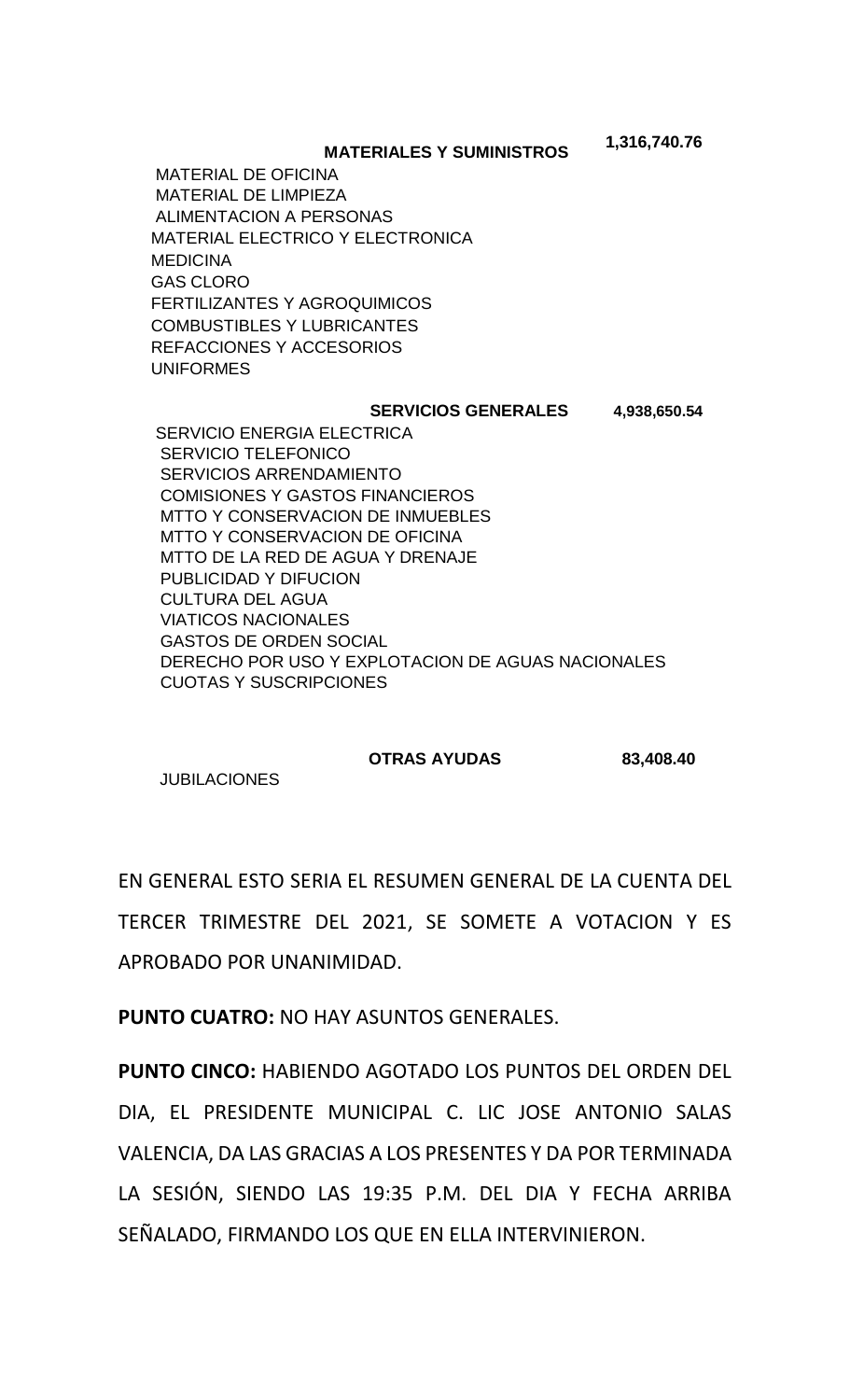**PRESIDENTE:**

C. LIC. JOSE ANTONIO SALAS VALENCIA

## **SECRETARIO**

C. RICARDO ENRIQUE TORRES BARRAGAN

## **COMISARIO**

QBP. GUDELIA OSEGUERA CEJA

# **DIRECTOR/SECRETARIO DEL SAPAD**

LIC. RIGOBERTO TORRES AVILA

# **VOCAL**

C. JOSÉ LUIS VEGA SILVA

# **VOCAL**

C. JUAN VICTOR GARCIA APOLINAR